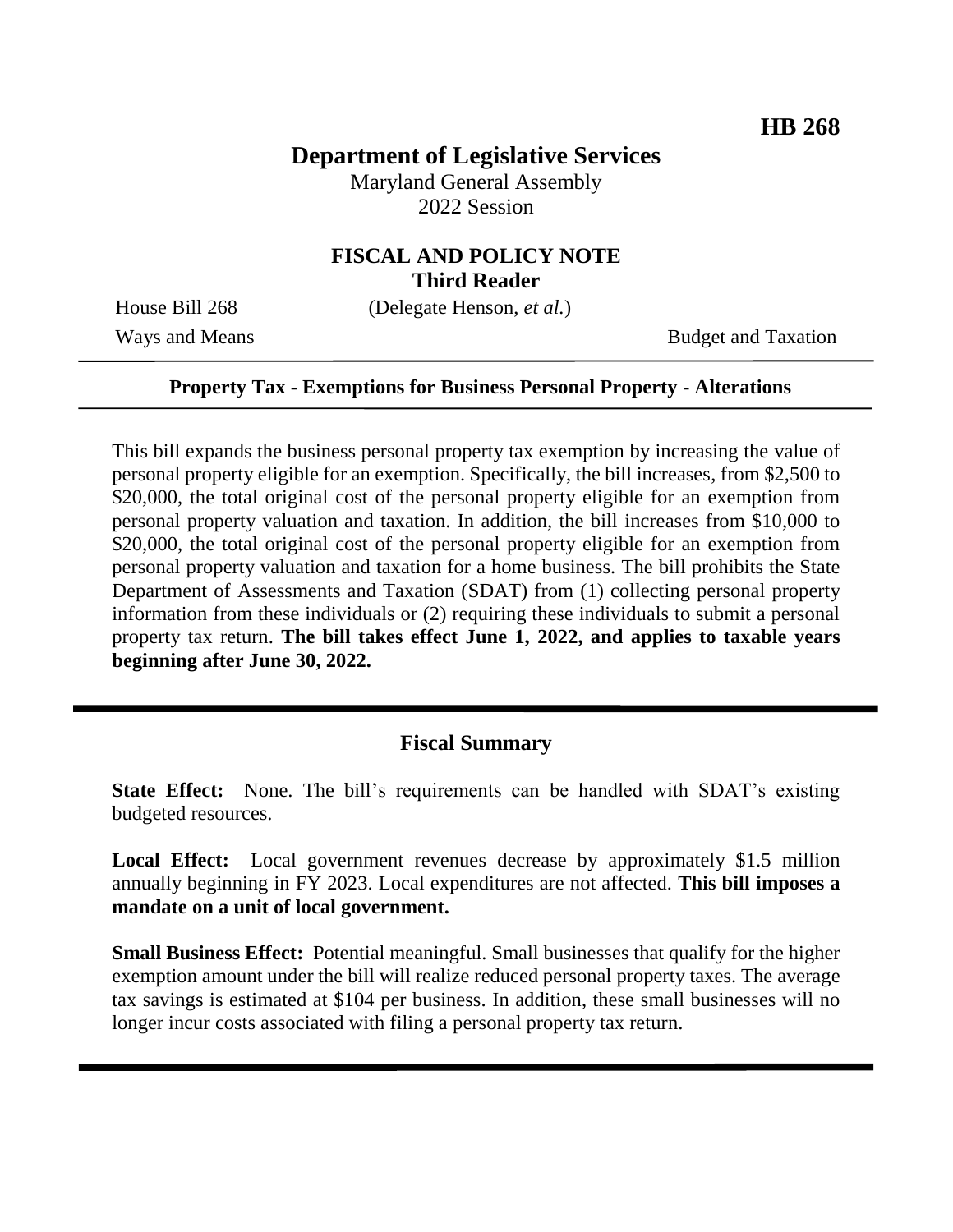## **Analysis**

**Current Law:** In Maryland, there is a tax on business-owned personal property that is imposed and collected by local governments. Personal property generally includes business property including furniture, fixtures, office and industrial equipment, machinery, tools, supplies, inventory, and any other property not classified as real property. To provide for uniform assessments, SDAT is responsible for assessing all personal property. Each county or municipal government is responsible for issuing the tax bills and collecting the tax. The tax year begins on July 1 and ends on June 30. The personal property tax has been a local tax exclusively since 1984 when the State tax rate on personal property was set at zero.

At the beginning of each calendar year, SDAT notifies business entities on record that a personal property tax return must be filed by April 15. This tax return must include personal property located in Maryland as of January 1, the date of finality. The date of finality is the date used to determine ownership, location, value, and liability for tax purposes. All tax returns are currently filed electronically. An annual report fee is required to be paid to SDAT with the personal property tax return. The annual report fee is for the privilege of maintaining the legal entity's existence in the State.

Chapter 102 of 2018 established an exemption from personal property valuation and taxation if the total original cost of the personal property was less than \$2,500. Personal property used in connection with a home business is exempt from personal property valuation and taxation if the total original cost was less than \$10,000.

**Local Fiscal Effect:** Local personal property tax revenues decrease by approximately \$1.5 million annually beginning in fiscal 2023. This estimate is based on the following:

- 14,217 businesses in Maryland with an original personal property assessment of between \$2,500 and \$20,000.
- Personal property assessment for these businesses totaled \$44.2 million.
- Average personal property assessment per business is approximately \$3,100.
- Average personal property tax rate in fiscal 2022 is \$2.7917 per \$100 of assessment.

Personal property tax rates range from \$2.1125 per \$100 of assessment in Worcester County to \$5.62 per \$100 of assessment in Baltimore City. SDAT reports that six counties (Caroline, Dorchester, Frederick, Kent, Queen Anne's, and Talbot) do not impose personal property taxes. In addition, Garrett County does not impose personal property taxes on business personal property.